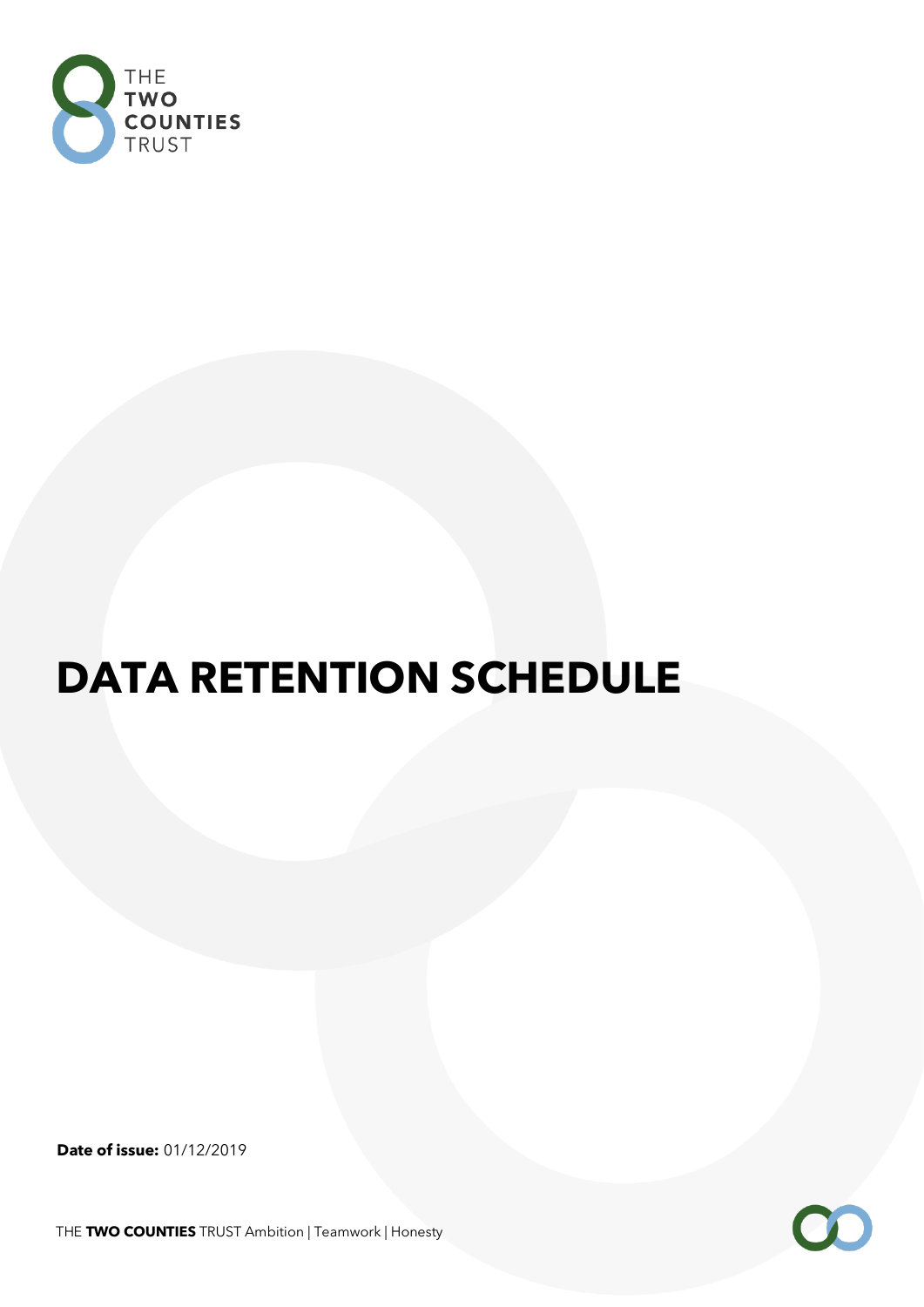We hold a great deal of information, much of which is confidential about students, parents, carers, guardians, staff and governors. This schedule outlines the length of time that a record will be retained, after which it will be destroyed.

## **Due to the ongoing Independent Inquiry into Child Sexual Abuse (IICSA) neither student or employee records should be destroyed until further notice.**

**This rule applies where the retention period is highlighted green.**

| Area                             | <b>Record</b>                                                 | <b>Retention period</b>                        |
|----------------------------------|---------------------------------------------------------------|------------------------------------------------|
| <b>Student records</b>           | Students' academic records, reports<br>and IEPs               | DOB of pupil +25 years                         |
|                                  | <b>Child Protection files</b>                                 | Until the child turns 26                       |
|                                  | Attendance registers                                          | Date of register +3 years                      |
|                                  | Admissions registers                                          | Date of last entry + 6 years                   |
|                                  | Any other records created in the<br>course of contact.        | Date of last entry + 3 years                   |
|                                  | Special Educational Needs files                               | Until the child turns 26                       |
|                                  | <b>Student Files</b>                                          | Until the child turns 26                       |
|                                  | Parental permission slips for school<br>trips - no incident   | End of trip                                    |
|                                  | Parental permission slips for school<br>trips -major incident | DOB of pupil involved +25 years                |
|                                  | Applications for FSM                                          | Whilst child at school                         |
|                                  | Free school meals registers                                   | Current year + 6 years                         |
| <b>Employee records</b>          | Personnel files including proof of ID<br>and qualifications   | Termination of employment + 7 years            |
|                                  | Interview notes                                               | Date of interview + 6 months                   |
|                                  | Pre-employment vetting                                        | Date of check + 6 months                       |
|                                  | Disciplinary proceedings                                      | As per disciplinary procedure                  |
|                                  | Appraisal                                                     | Current year + 5 years                         |
|                                  | Training records                                              | Current year + 2 years                         |
| <b>Health and Safety records</b> | Accident reporting :<br>Adults<br>Children                    | Date of incident + 7 years<br>$DOB + 25$ years |
|                                  | Incident reports                                              | Current year + 20 years                        |
|                                  | COSHH records                                                 | Current year + 10 years                        |
|                                  | Policy                                                        | Date of expiry + 1 year                        |
|                                  | Fire Log Books                                                | Current year + 6 years                         |
|                                  | <b>Risk Assessments</b>                                       | Current year + 3 years                         |
|                                  | Asbestos monitoring                                           | Last action $+40$ years                        |
|                                  | Radiation monitoring                                          | Last action $+50$ years                        |
|                                  | Claims made against insurance -<br>personal injury            | Case concluded + 6 years                       |
| <b>Senior Leadership Team</b>    | Minutes of meetings                                           | Date of meeting + 5 years                      |
|                                  | Development plans                                             | Closure + 6 years                              |
| <b>Governance</b>                | Minutes of meetings                                           | Permanent                                      |
|                                  | Reports                                                       | Date of report + 6 years                       |
|                                  | Agendas                                                       | Date of meeting                                |
|                                  |                                                               |                                                |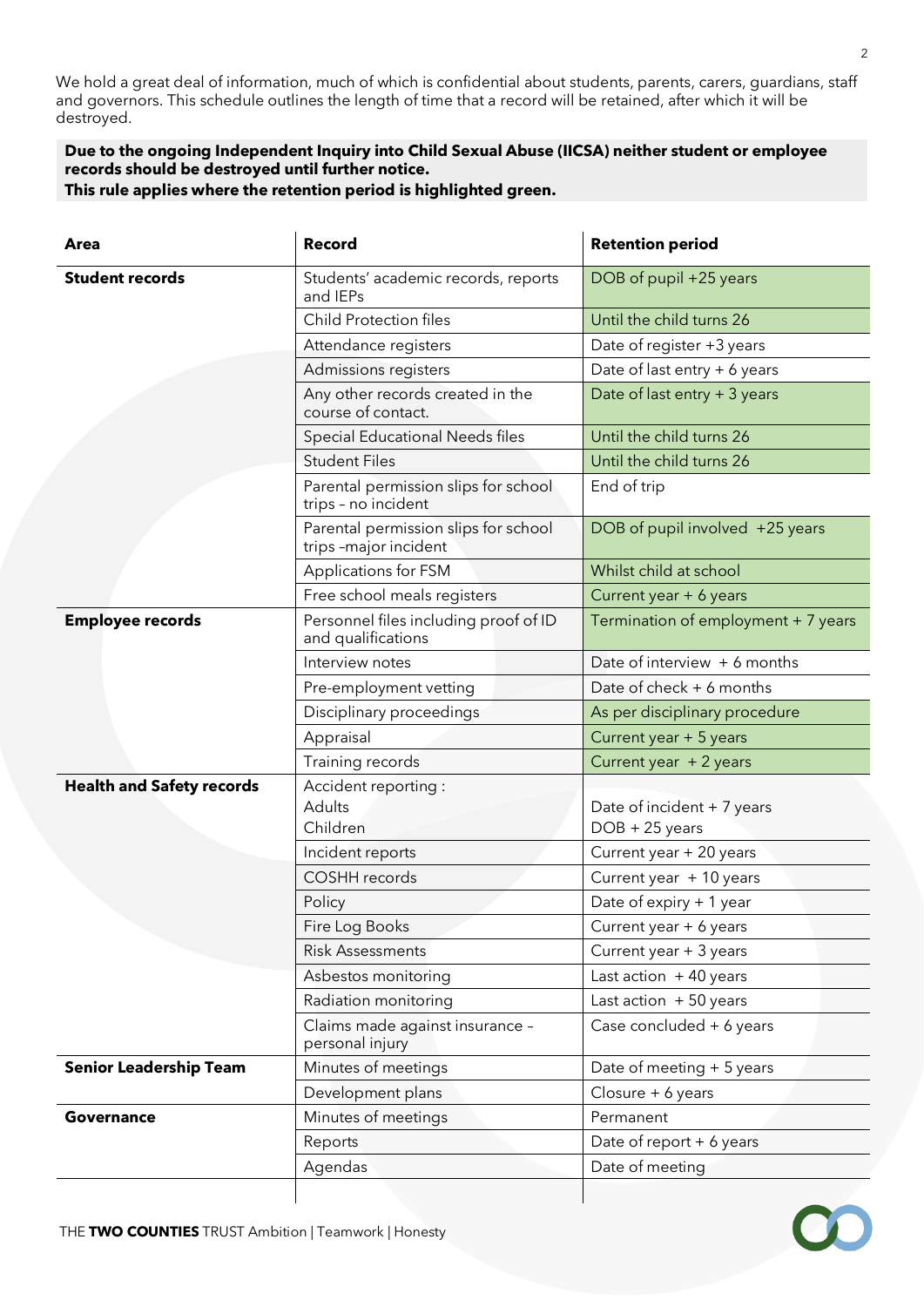| <b>Curriculum</b>                                    | Timetable                                                                                                                                 | Current year + 1 year          |
|------------------------------------------------------|-------------------------------------------------------------------------------------------------------------------------------------------|--------------------------------|
|                                                      | Syllabus                                                                                                                                  | Current year + 1 year          |
|                                                      | Markbooks                                                                                                                                 | Current year + 1 year          |
|                                                      | Students work (it may be necessary to<br>extend this period for examination<br>work)                                                      | Current year + 1 year          |
|                                                      | Public examination results                                                                                                                | Year of exam + 6 years         |
|                                                      | Curriculum development                                                                                                                    | Current year + 6 years         |
|                                                      | Curriculum returns                                                                                                                        | Current year + 3 years         |
|                                                      | Schemes of work                                                                                                                           | Current year + 1 year          |
|                                                      | Class record books                                                                                                                        | Current year + 1 year          |
|                                                      | Record of homework set                                                                                                                    | Current year + 1 year          |
|                                                      | Pupil work                                                                                                                                | Current year + 1 year          |
|                                                      | <b>SATS</b> records                                                                                                                       | Current year + 6 years         |
|                                                      | PAN reports                                                                                                                               | Current year + 6 years         |
|                                                      | Value Added reports                                                                                                                       | Current year + 6 years         |
|                                                      | Public examination results                                                                                                                | Year of exam + 6 years         |
|                                                      | Internal exam results                                                                                                                     | Current year + 5 years         |
| <b>General</b>                                       | Prospectus                                                                                                                                | Current year + 3 years         |
|                                                      | <b>Newsletters</b>                                                                                                                        | Current year + 1 year          |
|                                                      | Visitors book                                                                                                                             | Current year + 2 years         |
|                                                      | Policies                                                                                                                                  | Expiry date                    |
|                                                      | Complaints                                                                                                                                | Date of resolution $+6$ years  |
| Finance / payroll                                    | PAYE, NI returns, P60, monthly payroll<br>records, updates to payroll data,<br>pension returns, annual NI and PAYE<br>returns, P35, P11D, | Current year + 6 years         |
|                                                      | Annual accounts                                                                                                                           | Current year + 6 years         |
|                                                      | Sick pay records                                                                                                                          | Current year + 6 years         |
|                                                      | Maternity Pay records                                                                                                                     | Current year + 3 years         |
|                                                      | Invoices, receipts and other records<br>covered by Regs                                                                                   | Current year + 6 years         |
|                                                      | <b>Bank statements</b>                                                                                                                    | Current year + 6 years         |
|                                                      | Cheque books                                                                                                                              | Current year + 6 years         |
|                                                      | <b>Bank reconciliations</b>                                                                                                               | Current year + 6 years         |
|                                                      | Fees invoices                                                                                                                             | Current year + 6 years         |
|                                                      | Returnable deposits                                                                                                                       | Until the student leaves       |
|                                                      | Direct debits                                                                                                                             | Current year + 1 year          |
|                                                      | Contracts under seal                                                                                                                      | Contract completion + 12 years |
|                                                      | Contracts under signature                                                                                                                 | Contract completion + 6 years  |
|                                                      | Budget reports, monitoring                                                                                                                | Current year + 3 years         |
|                                                      | <b>Budget preparation</b>                                                                                                                 | Current year                   |
|                                                      | Petty cash records                                                                                                                        | Current year + 6 years         |
|                                                      | DFE returns                                                                                                                               | Current year + 6 years         |
|                                                      | Copy orders                                                                                                                               | Current year + 2 years         |
|                                                      | Debtor records                                                                                                                            | Current year + 6 years         |
|                                                      | School fund records                                                                                                                       | Current year + 6 years         |
|                                                      | Employers liability insurance                                                                                                             | Minimum of 6 years             |
| THE TWO COUNTIES TRUST Ambition   Teamwork   Honesty |                                                                                                                                           |                                |